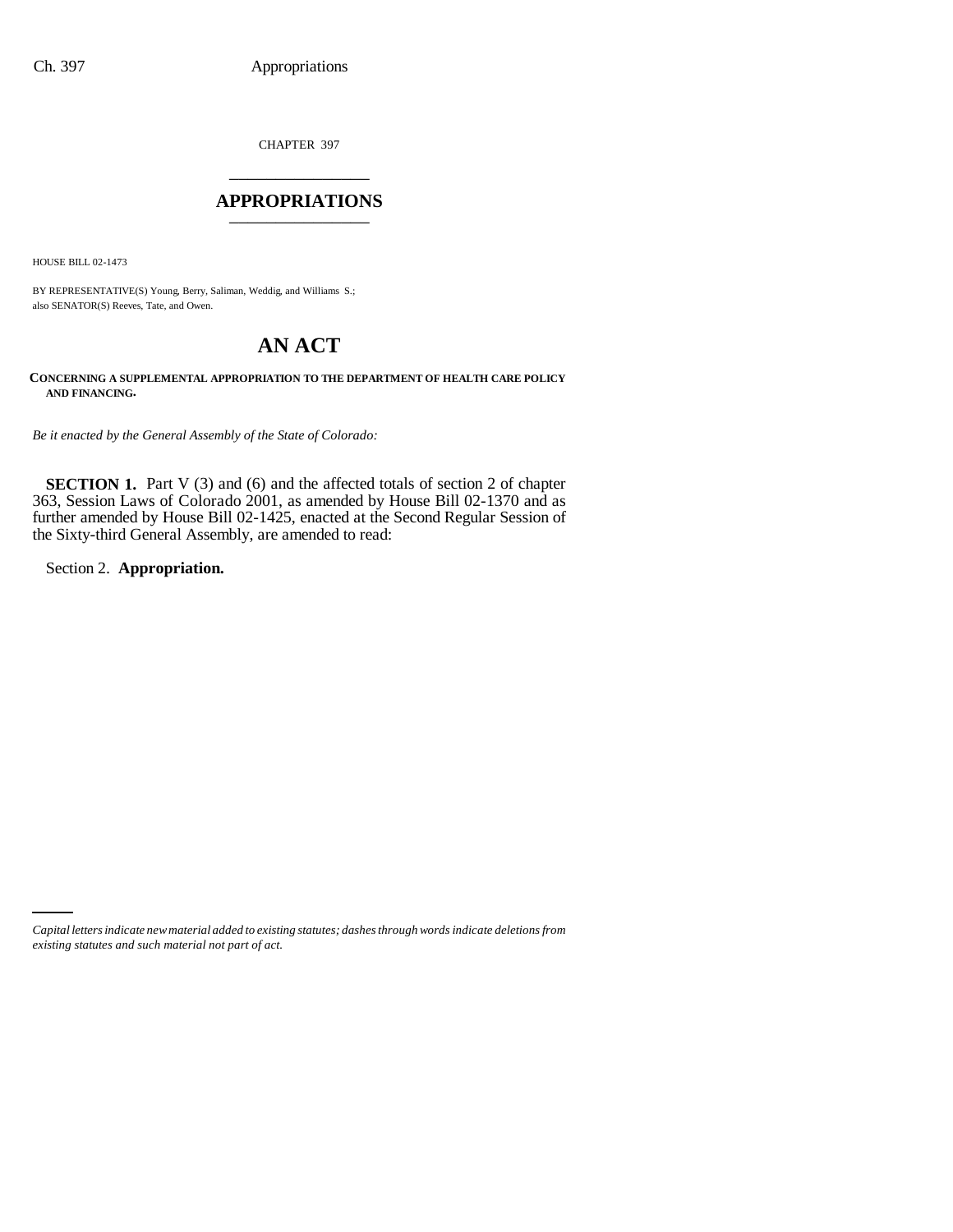|                 |              |                | APPROPRIATION FROM |              |               |              |  |  |
|-----------------|--------------|----------------|--------------------|--------------|---------------|--------------|--|--|
| ITEM &          | <b>TOTAL</b> | <b>GENERAL</b> | GENERAL            | <b>CASH</b>  | CASH          | FEDERAL      |  |  |
| <b>SUBTOTAL</b> |              | <b>FUND</b>    | <b>FUND</b>        | <b>FUNDS</b> | <b>FUNDS</b>  | <b>FUNDS</b> |  |  |
|                 |              |                | <b>EXEMPT</b>      |              | <b>EXEMPT</b> |              |  |  |
|                 |              |                |                    |              |               |              |  |  |

**PART V**

#### **DEPARTMENT OF HEALTH CARE POLICY AND FINANCING**

## **(3) MEDICAL SERVICES PREMIUMS46, 47, 48, 50, 51, 52, 53, 53a**

| Services for 34,937 Old            |                       |  |
|------------------------------------|-----------------------|--|
| Age Pensioners (OAP-A)             |                       |  |
| at an average cost of              |                       |  |
| <del>\$15.974.14</del> \$15.975.70 | 558.088.469           |  |
|                                    | 558.143.022           |  |
| Services for 5.385 Old             |                       |  |
| Age Pensioners (OAP-B)             |                       |  |
| at an average cost of              |                       |  |
| <del>\$11.732.14</del> \$11.738.04 | <del>63.177.582</del> |  |
|                                    | 63,209,357            |  |
| Services for 3.900 Old             |                       |  |
| <b>Age Pension State</b>           |                       |  |
| Medical Program clients            |                       |  |
| at an average cost of              |                       |  |
| \$2.526.44                         | 9.853.133             |  |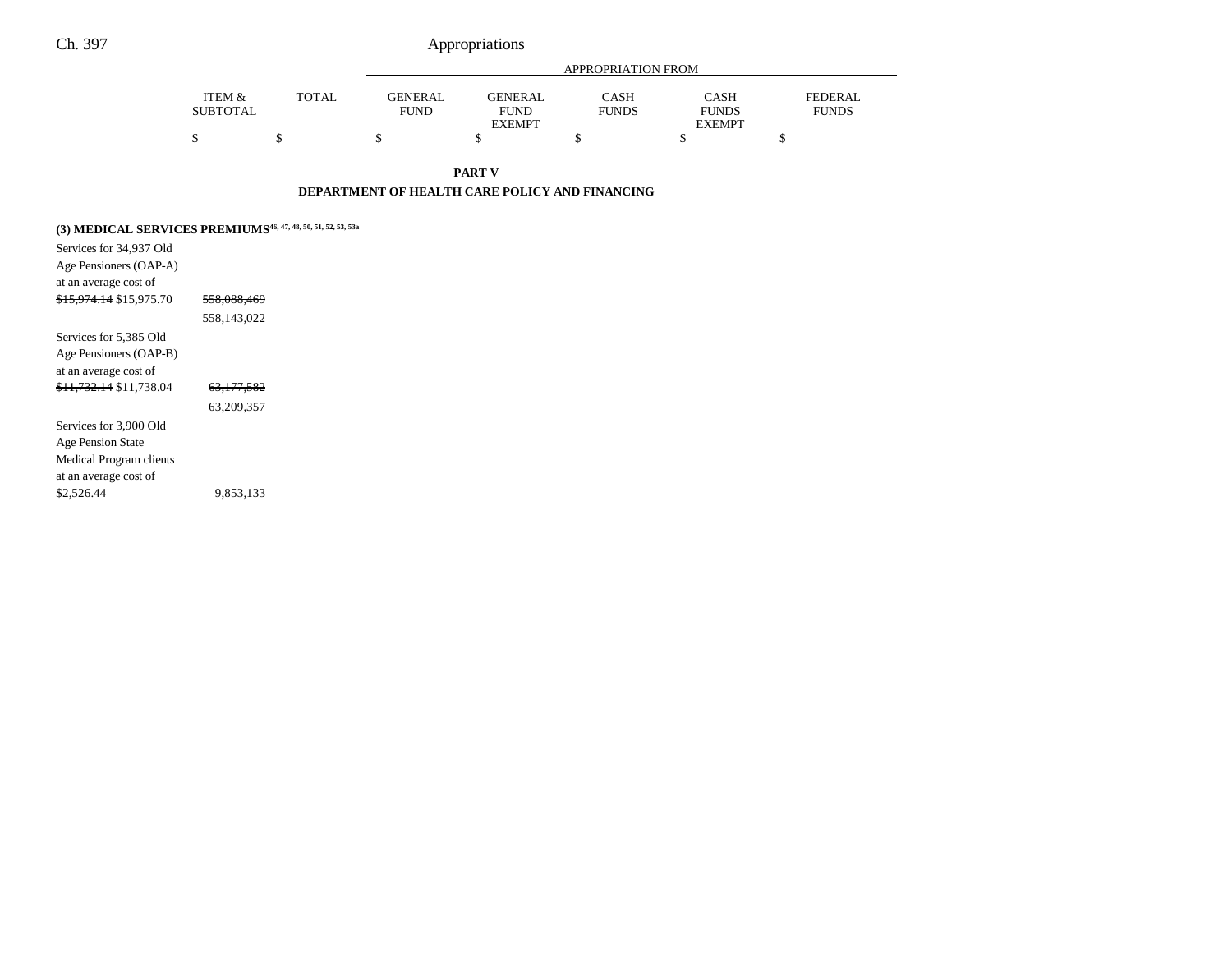| Services for 49,431                         |                        |  |
|---------------------------------------------|------------------------|--|
| Non-Elderly Disabled                        |                        |  |
| Recipients of                               |                        |  |
| Supplemental Security                       |                        |  |
| Income at an average cost                   |                        |  |
| of <del>\$9,767.01</del> \$9,773.42         | <del>482,793,226</del> |  |
|                                             | 483,110,044            |  |
| Services for 34,976                         |                        |  |
| Categorically Eligible                      |                        |  |
| Low-income Adults at an                     |                        |  |
| average cost of $\frac{23,141.81}{2}$       |                        |  |
| \$3,145.47                                  | 109,888,040            |  |
|                                             | 110,015,851            |  |
| Services for 151,136                        |                        |  |
| Categorically Eligible                      |                        |  |
| Low-income Children and                     |                        |  |
| <b>Baby Care Program</b>                    |                        |  |
| Children at an average                      |                        |  |
| cost of \$1,627.77                          |                        |  |
| \$1,629.16                                  | 246,014,874            |  |
|                                             | 246,225,124            |  |
| Services for 13,384                         |                        |  |
| Foster Children at an                       |                        |  |
| average cost of $\frac{2,581.94}{2,581.94}$ |                        |  |
| \$2,584.21                                  | <del>34,556,623</del>  |  |
|                                             | 34.587.090             |  |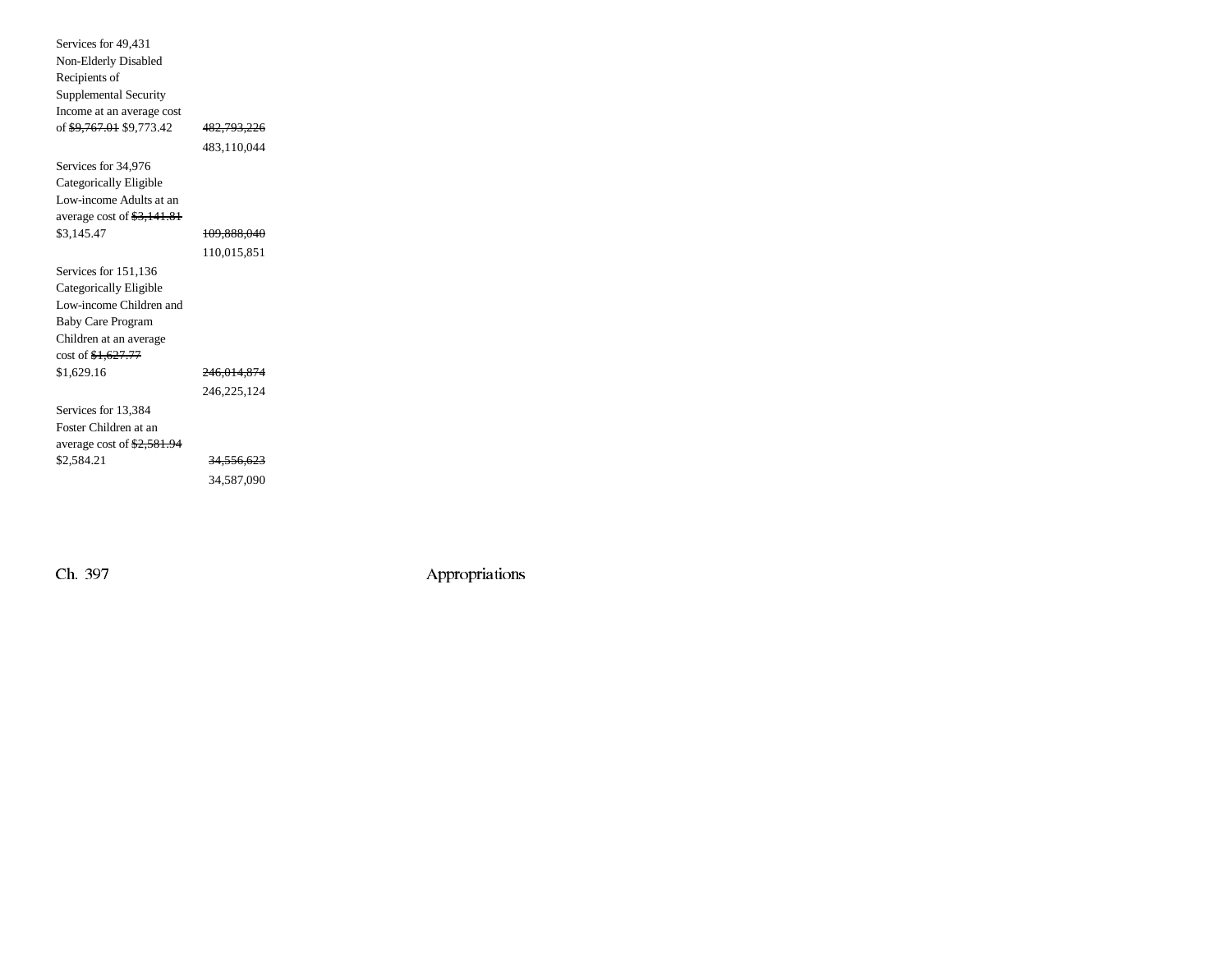|                                                                                                                                                                             |                                       |                                | <b>APPROPRIATION FROM</b>                      |                                                      |                                   |                                                    |                                      |
|-----------------------------------------------------------------------------------------------------------------------------------------------------------------------------|---------------------------------------|--------------------------------|------------------------------------------------|------------------------------------------------------|-----------------------------------|----------------------------------------------------|--------------------------------------|
|                                                                                                                                                                             | ITEM &<br><b>SUBTOTAL</b><br>\$       | <b>TOTAL</b><br>\$             | <b>GENERAL</b><br><b>FUND</b><br><sup>\$</sup> | <b>GENERAL</b><br><b>FUND</b><br><b>EXEMPT</b><br>\$ | <b>CASH</b><br><b>FUNDS</b><br>\$ | <b>CASH</b><br><b>FUNDS</b><br><b>EXEMPT</b><br>\$ | <b>FEDERAL</b><br><b>FUNDS</b><br>\$ |
| Services for 5,860 Baby<br>Care Program Adults at<br>an average cost of<br>\$5,605.54 \$5,614.92                                                                            | 32,848,470<br>32,903,433              |                                |                                                |                                                      |                                   |                                                    |                                      |
| Services for 8,841<br>Qualified Medicare<br>Beneficiaries (QMBs)<br>and Special Low-Income<br>Medicare Beneficiaries<br>(SLIMBs) at an average<br>cost of \$997.08 \$997.09 | 8,815,205                             |                                |                                                |                                                      |                                   |                                                    |                                      |
| Services for 5,079<br>Non-Citizens at an<br>Average Cost of<br><del>\$9,161.55</del> \$9,193.41                                                                             | 8,815,228<br>46,531,494<br>46,693,346 |                                |                                                |                                                      |                                   |                                                    |                                      |
|                                                                                                                                                                             |                                       | 1,592,567,116<br>1,593,555,628 | 764,457,962(M)<br>763,963,706(M)               |                                                      | 9,853,133 <sup>a</sup>            | 26.620.243 <sup>b</sup><br>27,608,755 <sup>b</sup> | 791,635,778<br>792,130,034           |

<sup>a</sup> This amount shall be from the Old Age Pension Health and Medical Care Fund pursuant to Section 26-2-117, C.R.S.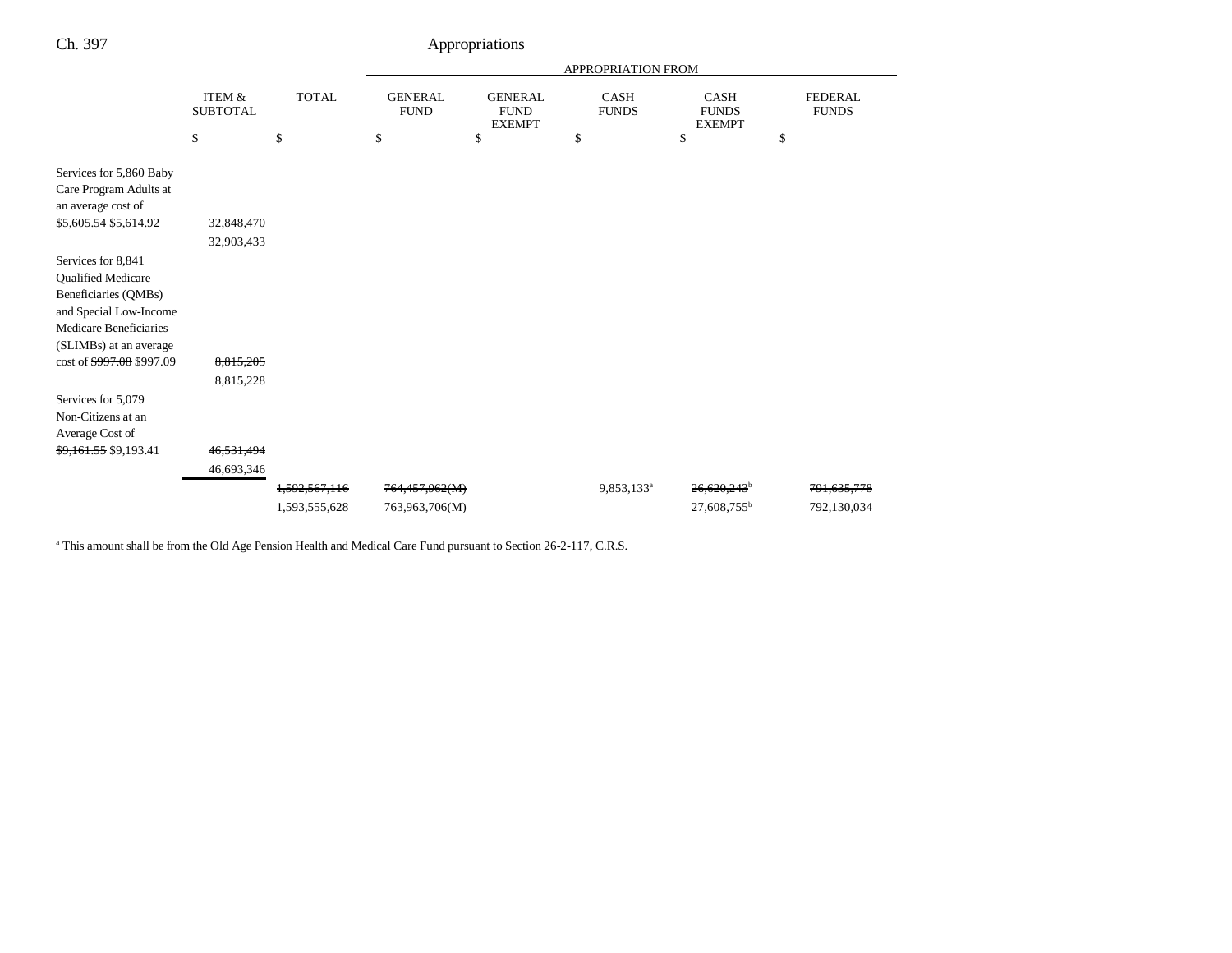<sup>b</sup> This amount represents public funds certified as representing expenditures incurred by public nursing homes and hospitals that are eligible for federal financial participation under the Medicaid Program.

| 65                                                                                            |                            | (6) DEPARTMENT OF HUMAN SERVICES MEDICAID-FUNDED PROGRAMS <sup>61, 62, 63, 64,</sup> |                          |
|-----------------------------------------------------------------------------------------------|----------------------------|--------------------------------------------------------------------------------------|--------------------------|
| (D) Office of Adult<br><b>Health</b> and<br><b>Rehabilitation-</b><br><b>Medicaid Funding</b> |                            |                                                                                      |                          |
| <b>Administration of Mental</b><br>Health and<br>Developmental Disability                     |                            |                                                                                      |                          |
| Services                                                                                      | 2,588,527                  | 1,294,264(M)                                                                         | 1,294,263                |
| Mental Health<br>Community Programs,                                                          |                            |                                                                                      |                          |
| Mental Health Capitation                                                                      | 147,230,977<br>147,629,495 | 73,615,489(M)<br>73,814,748(M)                                                       | 73,615,488<br>73,814,747 |
| Mental Health<br>Community Programs,<br>Medicaid Anti-psychotic<br>Pharmaceuticals            | 19,641,077                 | 9,820,538(M)                                                                         | 9,820,539                |
| Community Services for<br>Persons With<br>Developmental<br><b>Disabilities</b>                | 202,160,645                | 101,080,323(M)                                                                       | 101,080,322              |
| Alcohol and Drug Abuse<br>Division - High Risk<br>Pregnant Women                              |                            |                                                                                      |                          |
| Program                                                                                       | 347,524                    | 173,762(M)                                                                           | 173,762                  |
| Ch. 397                                                                                       |                            | Appropriations                                                                       |                          |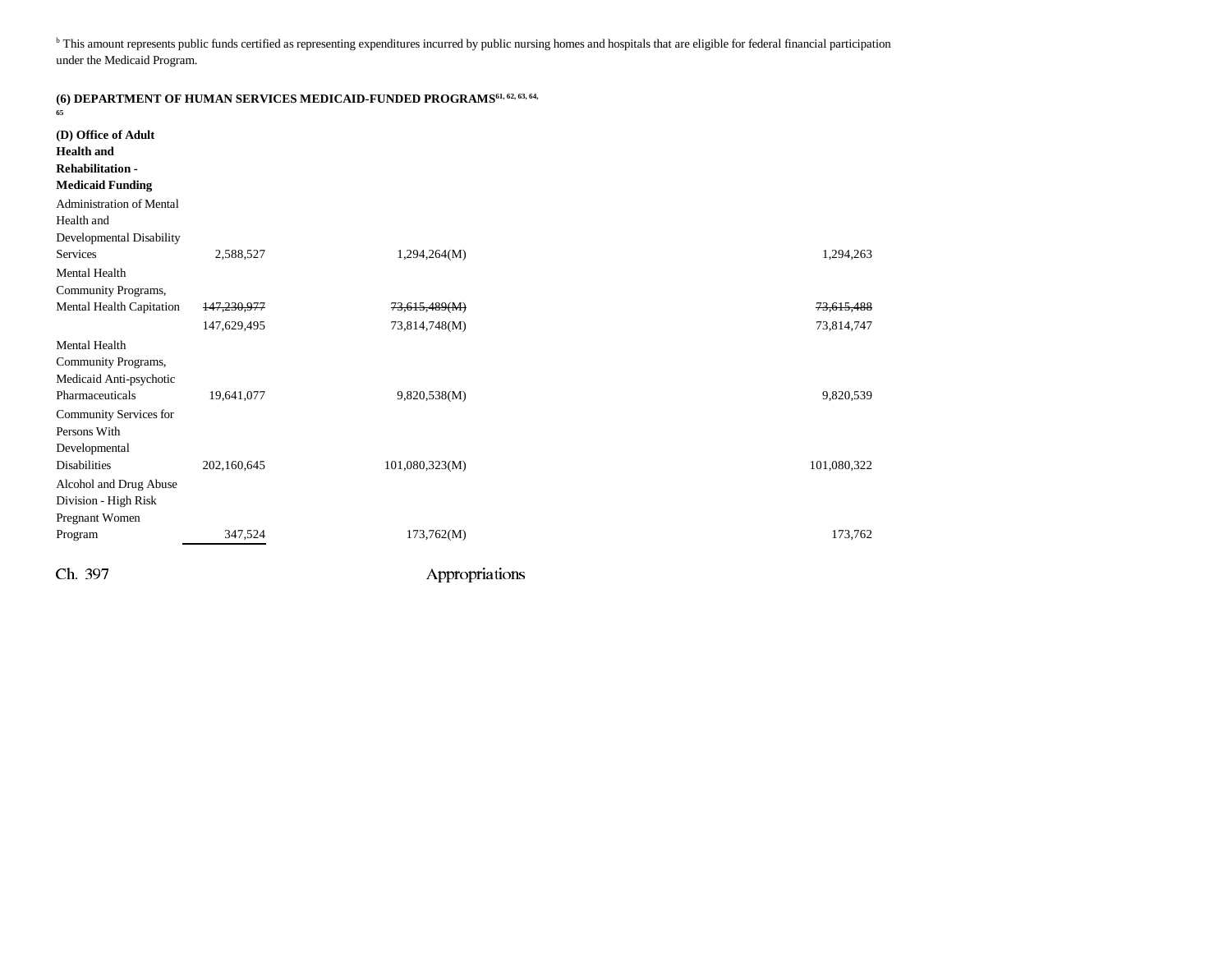| Ch. 397 | Appropriations            |              |                               |                                                |                             |                                              |    |  |
|---------|---------------------------|--------------|-------------------------------|------------------------------------------------|-----------------------------|----------------------------------------------|----|--|
|         |                           |              |                               |                                                | APPROPRIATION FROM          |                                              |    |  |
|         | ITEM &<br><b>SUBTOTAL</b> | <b>TOTAL</b> | <b>GENERAL</b><br><b>FUND</b> | <b>GENERAL</b><br><b>FUND</b><br><b>EXEMPT</b> | <b>CASH</b><br><b>FUNDS</b> | <b>CASH</b><br><b>FUNDS</b><br><b>EXEMPT</b> |    |  |
|         | \$                        | \$           | \$                            | \$                                             | \$                          | \$                                           | \$ |  |
|         | 371,968,750               |              |                               |                                                |                             |                                              |    |  |
|         | 372,367,268               |              |                               |                                                |                             |                                              |    |  |
|         |                           | 531,009,625  |                               |                                                |                             |                                              |    |  |
|         |                           | 531,408,143  |                               |                                                |                             |                                              |    |  |
|         |                           |              |                               |                                                |                             |                                              |    |  |

FEDERAL FUNDS

<sup>a</sup> This amount shall be from the Old Age Pension Fund.

| <b>TOTALS PART V</b>      |                 |                               |                 |                            |                            |
|---------------------------|-----------------|-------------------------------|-----------------|----------------------------|----------------------------|
| <b>HEALTH CARE</b>        |                 |                               |                 |                            |                            |
| POLICY AND                |                 |                               |                 |                            |                            |
| FINANCING) <sup>4,5</sup> | \$2,520,247,189 | <del>\$1,080,890,025</del> *  | $$11,203,053^b$ | <del>\$180,583,228</del> ° | <del>\$1,247,570,883</del> |
|                           | \$2,521,634,219 | $$1.080.595.028$ <sup>a</sup> |                 | $$181,571,740^{\circ}$     | \$1,248,264,398            |

<sup>a</sup> Of this amount, \$121,009 is exempt from the statutory limit on state General Fund appropriations pursuant to Section 24-75-201.1 (1) (a) (III) (B), C.R.S.

<sup>b</sup> Of this amount, \$10,000,000 is included as information for purposes of complying with the limitation on state fiscal year spending imposed by Article X, Section 20 of the State Constitution. As this amount is continuously appropriated by a constitutional provision, it is not subject to the limitation of General Fund appropriations as set forth in Section 24-75-201.1, C.R.S.

c Of this amount, \$781,748 contains an (L) notation, and \$12,844 contains a (T) notation.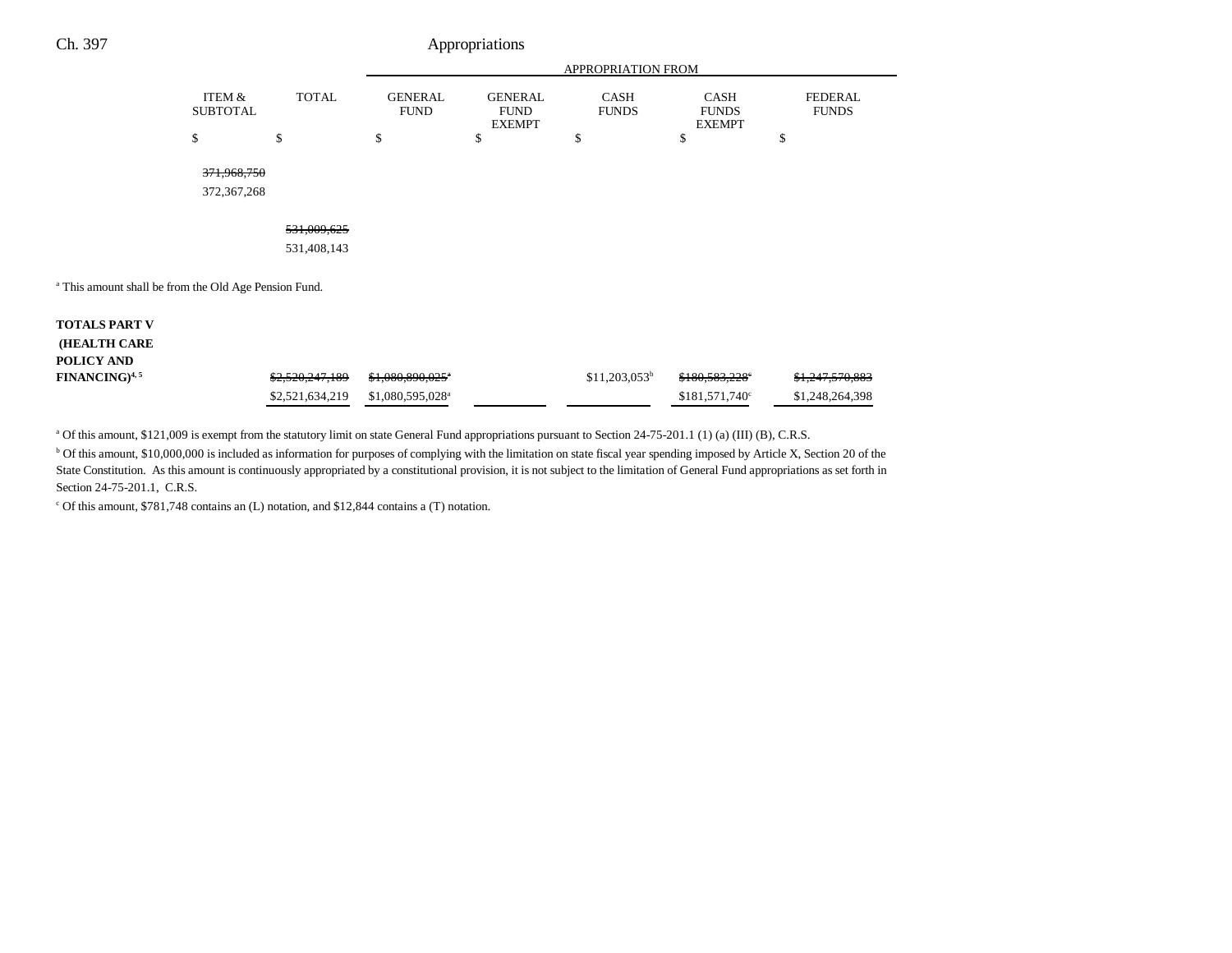**SECTION 2.** Part V (6) (d) of section 2 of House Bill 02-1420, enacted at the Second Regular Session of the Sixty-third General Assembly, is amended to read:

## Section 2**. Appropriation.**

#### **PART V**

### **DEPARTMENT OF HEALTH CARE POLICY AND FINANCING**

|                                                                                            |               | (6) DEPARTMENT OF HUMAN SERVICES MEDICAID-FUNDED PROGRAMS <sup>62, 63, 64</sup> |            |            |
|--------------------------------------------------------------------------------------------|---------------|---------------------------------------------------------------------------------|------------|------------|
| (D) Office of Behavioral<br><b>Health and Housing -</b><br><b>Medicaid Funding</b>         |               |                                                                                 |            |            |
| Administration                                                                             | 835,306       | 417,653(M)                                                                      |            | 417,653    |
| Mental Health<br>Community Programs,<br>Mental Health Capitation<br>and Performance        |               |                                                                                 |            |            |
| <b>Incentive Awards</b>                                                                    | 148, 707, 702 | 74,353,851(M)                                                                   |            | 74,353,851 |
|                                                                                            | 153,075,193   | 76,537,597(M)                                                                   |            | 76,537,596 |
| Mental Health<br>Community Programs,<br>Medicaid Mental Health                             |               |                                                                                 |            |            |
| Fee for Service Payments<br>Mental Health<br>Community Programs,<br>Medicaid Mental Health | 3,618,529     | 1,809,265(M)                                                                    |            | 1,809,264  |
| Services for Breast and<br><b>Cervical Cancer Patients</b>                                 | 71,175        |                                                                                 | $24,911^a$ | 46,264     |

Ch. 397 Appropriations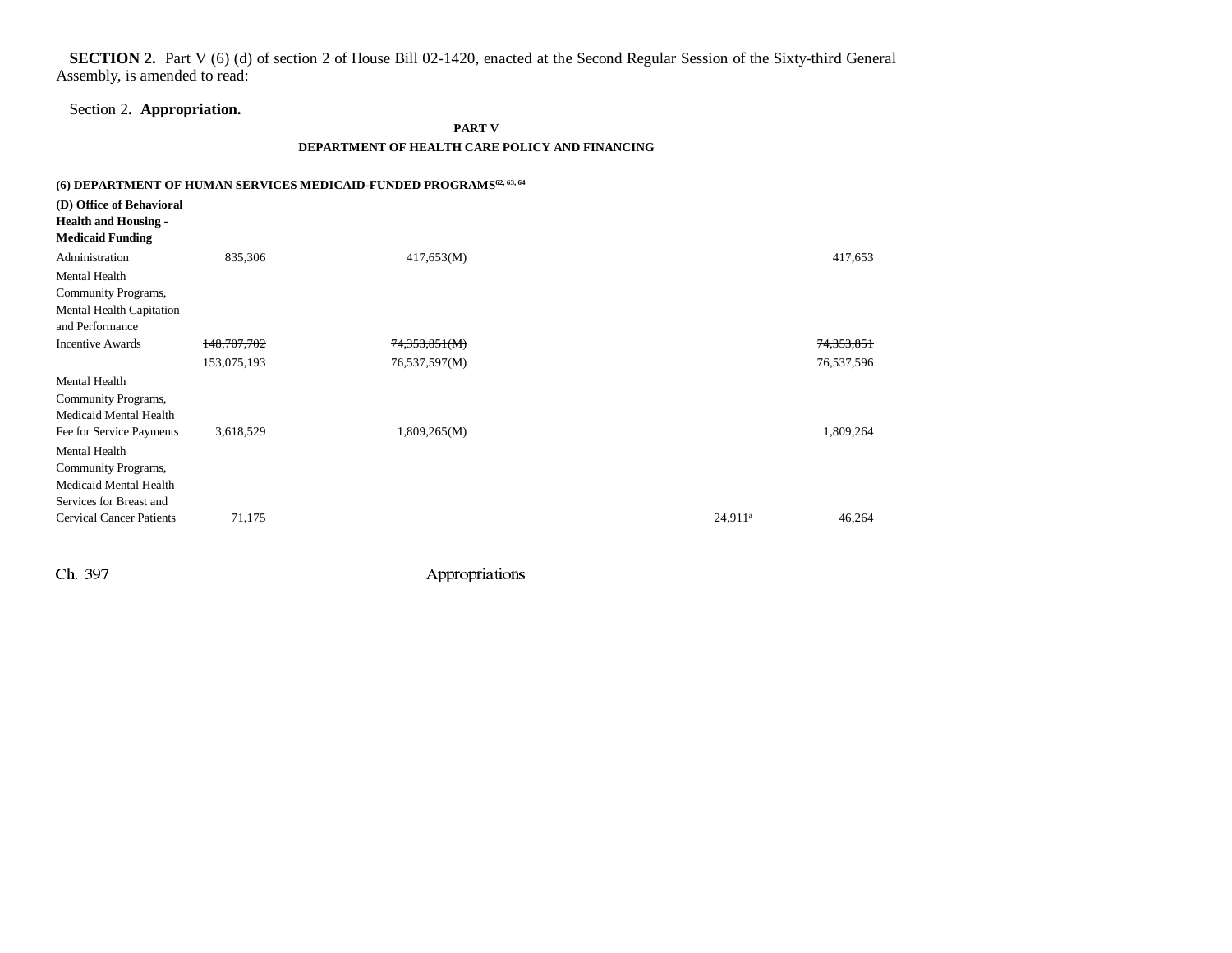|                                                                                                                                                                                          |                                 |                    | <b>APPROPRIATION FROM</b>           |                                                      |                                   |                                                    |                                      |
|------------------------------------------------------------------------------------------------------------------------------------------------------------------------------------------|---------------------------------|--------------------|-------------------------------------|------------------------------------------------------|-----------------------------------|----------------------------------------------------|--------------------------------------|
|                                                                                                                                                                                          | ITEM &<br><b>SUBTOTAL</b><br>\$ | <b>TOTAL</b><br>\$ | <b>GENERAL</b><br><b>FUND</b><br>\$ | <b>GENERAL</b><br><b>FUND</b><br><b>EXEMPT</b><br>\$ | <b>CASH</b><br><b>FUNDS</b><br>\$ | <b>CASH</b><br><b>FUNDS</b><br><b>EXEMPT</b><br>\$ | <b>FEDERAL</b><br><b>FUNDS</b><br>\$ |
|                                                                                                                                                                                          |                                 |                    |                                     |                                                      |                                   |                                                    |                                      |
| Mental Health<br>Community Programs,<br>Medicaid Anti-psychotic<br>Pharmaceuticals<br><b>Mental Health Institutes</b><br>Alcohol and Drug Abuse<br>Division, High Risk<br>Pregnant Women | 24,589,830<br>3,984,829         |                    | 12,294,915(M)<br>1,992,415(M)       |                                                      |                                   |                                                    | 12,294,915<br>1,992,414              |
| Program                                                                                                                                                                                  | 349,656                         |                    | 174,828(M)                          |                                                      |                                   |                                                    | 174,828                              |
|                                                                                                                                                                                          | 182,157,027                     |                    |                                     |                                                      |                                   |                                                    |                                      |
|                                                                                                                                                                                          | 186,524,518                     |                    |                                     |                                                      |                                   |                                                    |                                      |

a This amount shall be from the Breast and Cervical Cancer Prevention and Treatment Fund created in Section 26-4-532 (7), C.R.S.

562,692,270 567,059,761

| <b>TOTALS PART V</b>            |                            |                               |           |                            |                 |
|---------------------------------|----------------------------|-------------------------------|-----------|----------------------------|-----------------|
| <b>(HEALTH CARE)</b>            |                            |                               |           |                            |                 |
| <b>POLICY AND</b>               |                            |                               |           |                            |                 |
| <b>FINANCING</b> <sup>5,6</sup> | <del>\$2,714,652,157</del> | <del>\$1,180,936,543</del> *  | \$751.563 | \$186,737,806 <sup>b</sup> | \$1,346,226,245 |
|                                 | \$2,719,019,648            | $$1,183,120,289$ <sup>a</sup> |           |                            | \$1,348,409,990 |